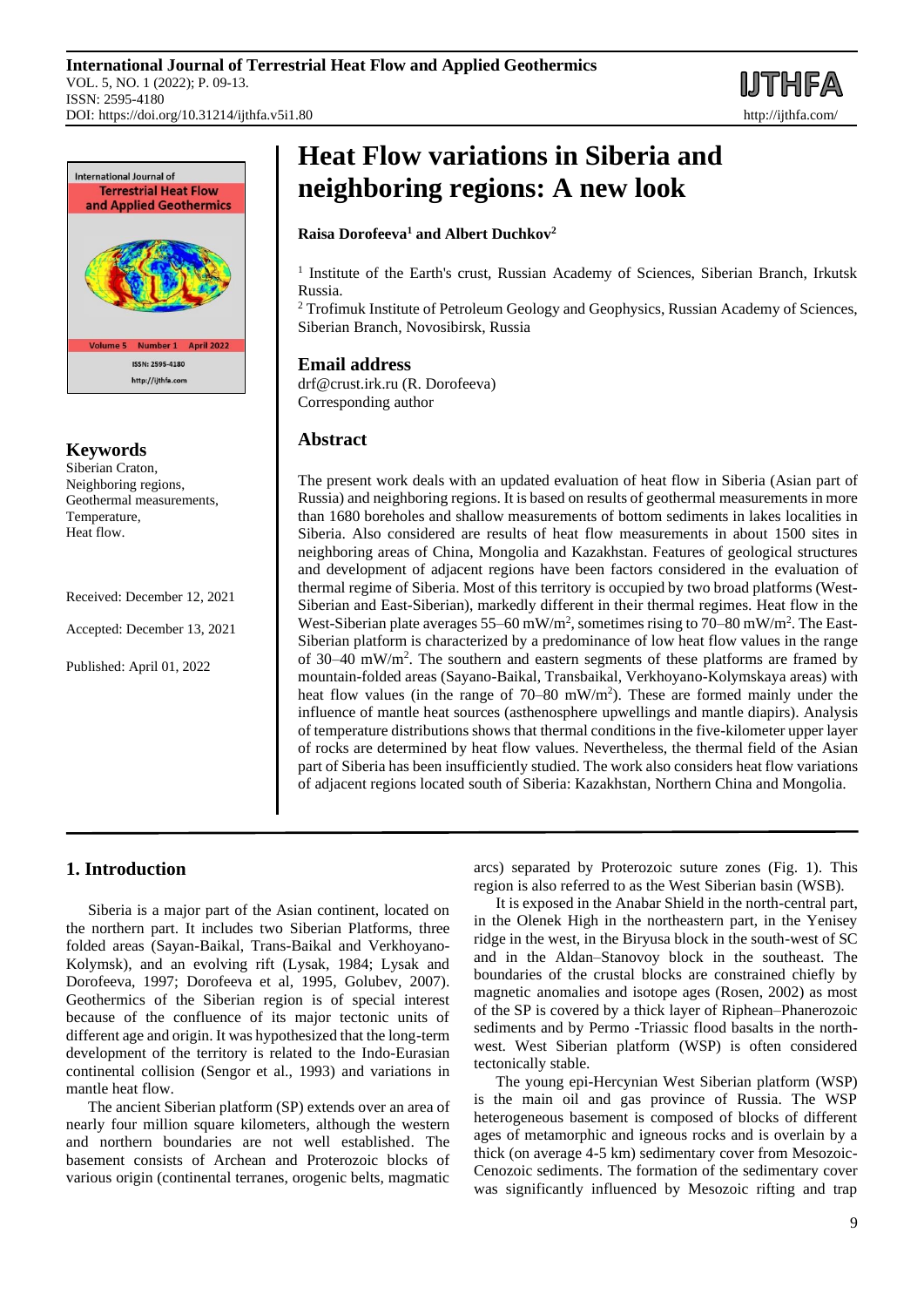volcanism. For the entire WSP, the main riftogenic structure is the Triassic Urengo-Koltogorsk graben (Aplonov, 1995; Dorofeeva et al., 1995; Surkov and Smirnov, 2003).



*Figure 1 - Tectonic map of Siberian platforms. Bold dotted lines are boundaries of the Siberian platform (SP), West Siberian platform (WSP), and the Urals orogen. I, II, VI, VII – Tungus, Anabar, Olenek and Aldan superterranes; III, IV – Daldyn and Markha terranes of Anabar superterrane; V - Hapschan Paleoproterozoic orogenic belt. (Data sources: Aplonov, 1995; Cherepanova et al., 2013; Rosen, 2003; Sengör et al., 1993; Surkov and Smirnov, 2003).*

# **2. Geothermal Studies**

According to the IHFC compilations, 1680 heat flow measurements were carried out in Siberia. According to these data, the average heat flux is 67.9 mW/m2 and the standard deviation of the mean heat flux  $-57.7$  mW/m2 (NOAA, 2019). The southwestern part of the Siberian platform (Irkutsk amphitheater) has been studied in most geothermal detail. The locations of heat flow measurements heat flow map of are indicated in the map of Fig. 2.



*Figure 2 - Locations of heat flow measurements in the Asian parts of Russia that include Siberian Platforms.*

Note that most of the measurement sites are located in the western sector. The data collected includes lithological sections, borehole temperature logs of different depths, geothermal gradient determinations. In addition, core samples were selected for determination of thermal and physical properties of the sediments. The results are based on field data collected from about 700 boreholes in the study area (Kurchikov and Stavitsky, 1987).

The focus of the present work is on geothermal studies of the Siberian platform and adjacent regions. It has a two-layer structure, with primarily a lower Paleozoic sedimentary cover overlying Archean-Proterozoic crystalline basement. Wellknown averaging schemes were employed in determining thermal conductivity coefficient for sections of boreholes for which the cores were not available. A summary of thermal conductivity data is presented in Table 1. The record of deephole drilling shows predominance of halogen-carbonate sediments in the upper layer of the southern Siberian platform, where terrigenous sediments are less predominant (Table 1). In the western and northwestern parts of the amphitheater, the sedimentary cover is penetrated by dolerite intrusions that occurred most often in the Permian-Triassic.

| Table $1$ – Summary of thermal property data for rock types in |
|----------------------------------------------------------------|
| southern part of Siberia.                                      |

| Formation | Rock type | <b>Thermal Conductivity</b><br>W/m/K |
|-----------|-----------|--------------------------------------|
|           | Sandstone |                                      |
|           | basalt    | 2.01                                 |
|           | $Silt*$   |                                      |
|           | Mudstone  |                                      |

Dorofeeva, 1986; Dorofeeva et al., 1995; Dorofeeva and Shapova, 2003).

The heat flow in the Siberian Platform (SP) area was measured at 80 localities, distributed very unevenly. It varies considerably: from 13 to 63 mW/m<sup>2</sup> (Balobaev, 1991). The minimum values of heat flow (on average  $20-30$  mW/m<sup>2</sup>) are observed in the cratonic region occupying vast parts of the Anabar anticline and in the Botuobinskaya saddle. The low heat flux in these structures generally agrees well with the available data on the material composition and structure of the earth's crust. Measurements in 60 deep (2-3 km) boreholes in the southern Siberian Platform yield heat flow from  $21 - 60$  $mW/m<sup>2</sup>$ , with a mean of 40±9 mW/m<sup>2</sup>. A higher flux with an average of  $45 \text{ mW/m}^2$  is observed near the surface in faulted anticlines and salt domes. In the uplifts on the platform periphery that border the rift zone, heat flow is less than 30-40 mW/m<sup>2</sup> , but the measurements are fewer in number. The geological and structural features of the platform sediment cover and the related physical anomalies of rocks as well as heat transfer in the Angara-Lena artesian basin chiefly control distributions of heat flow and temperature in the uppermost crust.

Relatively low regional flux and its uniform distribution are evidence of the tectonic stability of the southern Siberian Platform, which can thus be considered a standard of a steadystate geothermal field. Foremost among these are sectors where heat flow is lower than 40 mW/m<sup>2</sup>, coincident with locations of cratonic regions. Such regions are identified in the updated heat flow map of Figure 3.

Within the Altai-Sayan fold area, the heat flow varies from 17 to 80 mW/m<sup>2</sup> , averaging 44 mW/m<sup>2</sup> . It is obvious that the intense tectonic activation, which manifested itself in this region in the Neogene-Quaternary, did not lead to a noticeable increase in the heat flow here. In the Transbaikal folded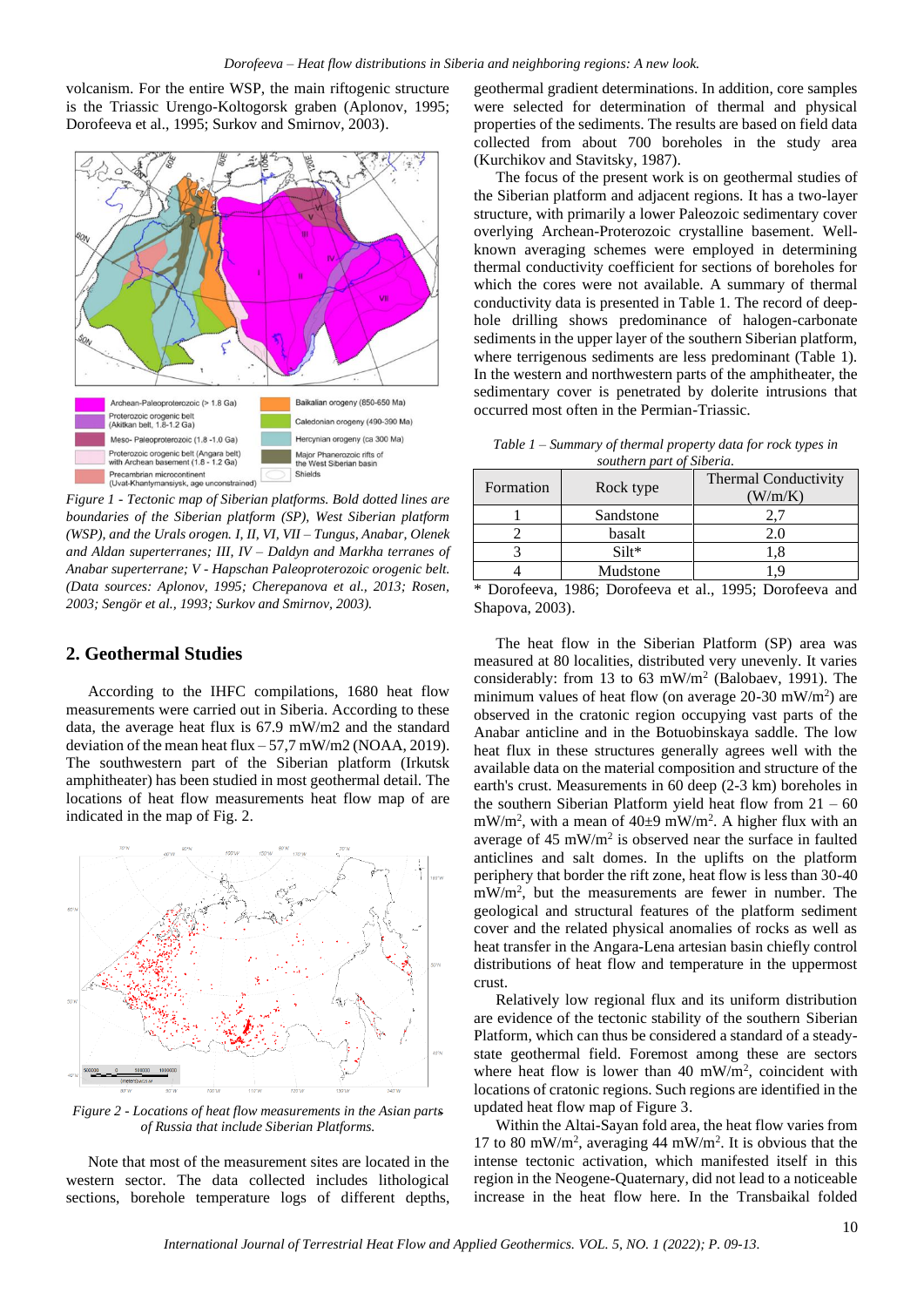region, the heat flow varies from 30 to 85 mW/m<sup>2</sup>, averaging  $52 \pm 11$  mW/m<sup>2</sup>. About half of this value of the heat flow (20- $30 \text{ mW/m}^2$ ) is provided here by radiogenic heat generation in the granite upper layer of the earth's crust. The Verkhoyano-Kolyma fold area has a Late Paleozoic-Mesozoic age and is characterized by a poorly differentiated, but rather high heat flow, varying from 47 to 100 mW/m<sup>2</sup>, with an average value of 66 mW/m<sup>2</sup>. Baikal region have heat flow typical continental rift zone. There appears to be a correlation between heat flow and the composition and age of the basement structures, with high values occurring in the location of Mesozoic grabens.

## **3. Regional Variations in Heat Flow**

The geographic distribution of heat flow, illustrated in the map of Figure 3, reveals presence of several heat flow anomalies. A notable feature is the low heat flow zone located in the region of Siberian craton. It appears to have a southeast extension reaching continental margin and south west extension to the region of Caspian Sea.

Another notable feature is the presence of regions where heat flow is in excess of 60 mW/m<sup>2</sup>. Most prominent is the oval shaped anomaly of relatively high heat flow located to the east of the cratonic region. It apparently extends into the southern parts of the Kamchatka peninsula. Western parts of this anomaly overlie the region of Vitim volcanic activity of Cenozoic age. According to Lysak (1984) residual heat from dike swarms of Udokan and Vitim volcanic fields are related to upper crustal dike swarms that one may expect to occur as part of large igneous provinces, such as the Siberian traps.

Another prominent heat flow anomaly occurs within part of the Baikal Rift Zone (BRZ) and appears to have its origin connected with the rift zone beneath Baikal lake. It has nearly the same shape as the axial zone of Lake Baikal, being narrow and elongated. It probably extends to the south beneath the Caspian Sea and may be responsible for extensive occurrences of mud volcanos in the offshore areas of Kazakhstan.



*Figure 3 - Updated heat flow map of the provinces of Siberia.*

Heat flows and temperatures in the rift ridges that are feeding zones for the latter are lower than in zones of brine discharge in salt domes. From the south and east the platforms are framed by mountain-folded areas with heat flow anomalies (to  $70-80$  mW/m<sup>2</sup>) which are formed mainly under the influence of mantle heat sources (asthenosphere projections or mantle diapirs).

Heat flow through the bottom of *Lake Baikal* exceeds 50 mW/m<sup>2</sup> nearly everywhere. Anomalous flux above 100-200 mW/m<sup>2</sup> is found in the center of South Baikal basin and zones of underwater faults most often stretching along the shoreline. Extremely high flows of 250 to 3000 mW/m<sup>2</sup>, locally attaining 6000 to 8000 mW/m<sup>2</sup> , are associated with sources of hydrothermal discharge at the bottom of the lake (Golubev 2007). Heat flow on the remaining onshore areas of the rift zone is lower and averages  $59{\pm}19$  mW/m<sup>2</sup> (Balobaev et al. 1985; Dorofeeva and Lysak, 2010).

Heat flow is found to be relatively higher (with values greater than 80 mW/m<sup>2</sup> ) within several relatively small pockets along a northeast–southwest trending belt and Baikal Rift Zone. Heat flow is also found to be higher than  $80 \text{ mW/m}^2$ in the southeast corner of the Siberia. In particular, the high heat flow in the Far-East tip appears to be part of the anomalous geothermal region extending from the Japanese island arc.

## **4. Heat flow Maps in Neighboring regions**

The thermal regimes of neighboring regions have been examined as part of attempt to understand the regional extent of heat flow anomalies in Siberia. In this context we examined the nature of data with focus on neighboring areas in Kazakhstan, Mongolia and northeastern China (Manchuria).

#### **4.1. Kazakhstan**

The heat flow map of Kazakhstan, illustrated in Fig. 4, reveal the presence of regions of low values in the northern parts, which is adjacent to Siberian Caton. In this region the range of heat flow variations are limited to values of less than 50 mW/m2.

In the platform areas, the heat flux does not exceed 40-50  $mW/m<sup>2</sup>$ . There are however two relatively small zones where higher values occur, in the range  $50-70$  mW/m<sup>2</sup>. The western zone of anomalously high heat flow is located in the Mangyshlak mountains, the eastern one - in the Dzhungar-Balkhash system. Aanalysis of previous results and new data on the geothermal potential of the country indicate the presence potentially exploitable geothermal resources, in particular in the coastal regions western and eastern parts.



#### **4.2. Mongolia**

The heat flow map of Mongolia, illustrated in Fig. 5, reveal large areas of low to moderate values, in the range of 20 to 60 mW/m<sup>2</sup> , covering the entire country. In regions of moderate geothermal activity in central Mongolia, heat flow is in the range of 50–60 mW/m<sup>2</sup>. Regions of southern Mongolia,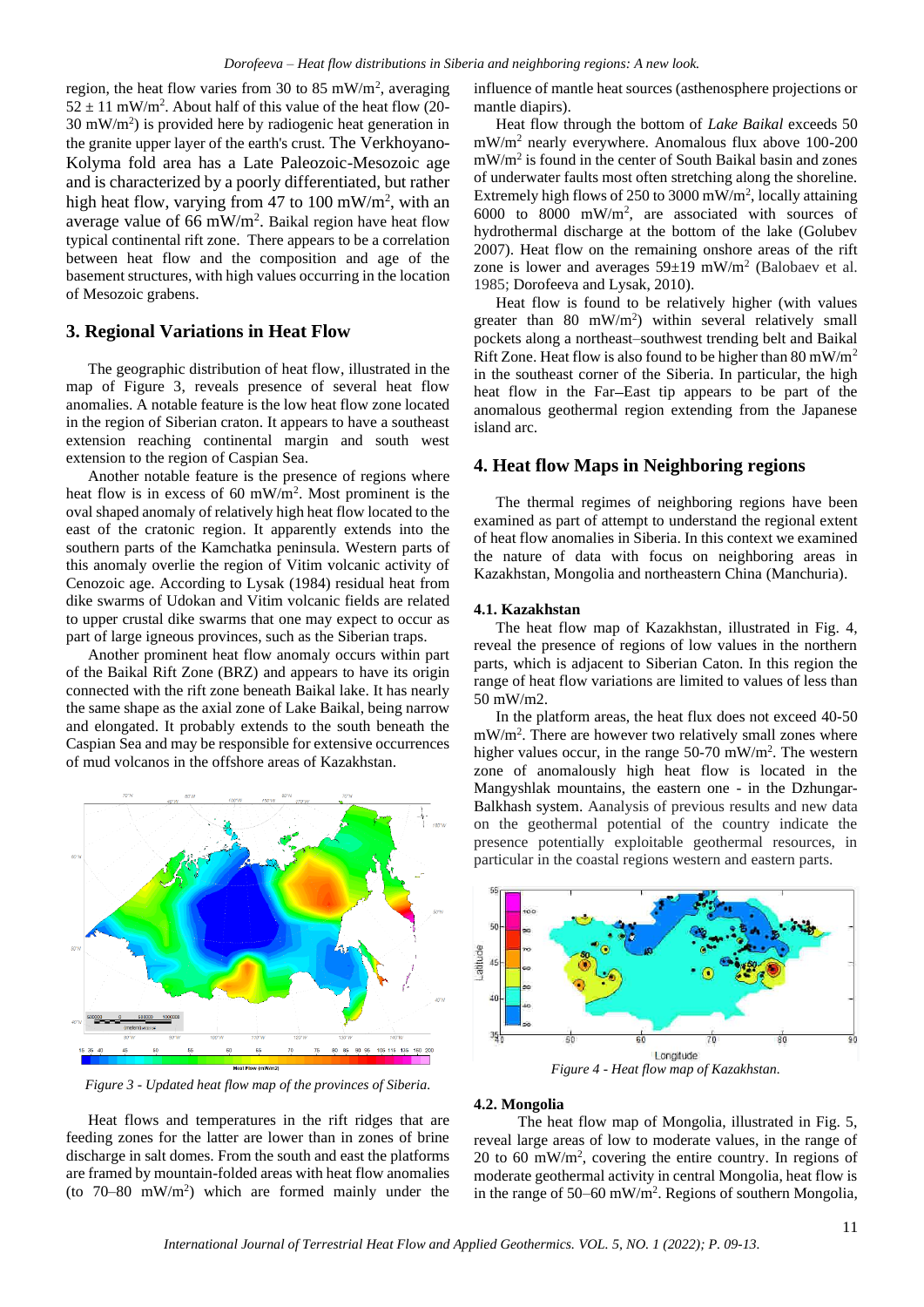of low seismic-activity, are characterized by values as low as 40–50 mW/m<sup>2</sup> . The thermal evolution of the lithosphere in Mongolia seems to have controlled its structural and compositional changes, especially at shallow depths (Lysak and Dorofeeva, 2003).



#### **4.3. Northeastern China (Manchuria)**

Manchuria (in northeastern China) has long border with the southern part of Siberia. The updated heat flow map (Fig. 5) of northern China is found to exhibit features compatible with those observed in the southern part of Siberia. The heat flow trends observed in southern and central parts are characterized by moderate values, in the range of 60 to 80 mW/m<sup>2</sup>, the average being  $61\pm2$  mW/m<sup>2</sup>(Jiang et al, 2019). The major high heat flow anomaly in the southern parts in the Himalayan region of Cenozoic uplift has characteristics similar to those observed in the large igneous province (LIP) of the Siberian traps.

Moderately high heat flow (in the range of 80–100 mW/m<sup>2</sup>) are found in areas of rift basins and active faults. Considerable tectonic and seismic activity occur in the Cenozoic rifts of East China, but these are much lower than those found in other continental rifts with similar deep structure and evolution, such as Baikal rift (Lysak and Dorofeeva, 2005).



*Figure 5 - The updated heat flow map of continental China.*

## **5. Conclusions**

Data collected in more than 1680 boreholes were used for updated assessment of heat flow in Siberia. This include about 800 measurements in the Baikal region and 700 in the Baikal basin (mostly shallow measurements using immersion thermographs). Additional estimates were derived from results of measurements in three underwater boreholes in Lake Baikal ("Baikal Drilling Project") and from seismic reflection data indicating the lower boundary of the gas hydrate layer (300– 400 m) in the lake bottom sediments (Duchkov et al., 1999). According to these measurements, the mean heat flow in the Baikal basin is  $71\pm21$  mW/m<sup>2</sup>. A number of extremely high values  $(250 - 3000)$  and even  $6000 - 8000$  mW/m<sup>2</sup>) are attributed to sites of hydrothermal vents at the bottom of the lake (Golubev, 2007). Flux through the marginal belts of rift ridges is much lower, ranging from  $15 - 40$  mW/m<sup>2</sup>. This is probably due to thermal refraction effects at the contact zones.

In the Siberian Platform, the mean heat flow is found to be  $40±9$  mW/m<sup>2</sup>. The mean value for the corresponding Trans-Baikal area is  $52 \pm 11$  mW/m<sup>2</sup>.

#### **6. Acknowledgments**

We thank Prof. V. Hamza for his advice and review comments of the earlier version of this work. This work benefited from suggestions and modifications by the anonymous Reviewer and editorial staff of IJTHFA and Dr. L. Sokolova for valuable remarks on geoscientific matters.

# **References**

- Aplonov, S.V., 1995. The tectonic evolution of West Siberia: an attempt at a geophysical analysis. Tectonophysics, 245, 61–84.
- Balobaev, V.T., Volodko, B.V., Golubev, V.A., Devyatkin, V.N., Dorofeeva, R.P., Duchkov, A.D., Kazantsev, S.A., Kurchikov A.R., Lysak, S.V., Sokolova, L.S. and Stavitskii, B.P. 1985. Сatalogue of data on the heat flow of Siberia (1966-1984). Novosibirsk. 82 p. (in Russian).
- Balobaev, V.T. 1991. Geothermy of the frozen zone of the lithosphere of the North of Asia. Novosibirsk, Nauka, 194 p. (in Russian)
- Cherepanova Y., Artemieva I.M., Thybo H., Chemia Z. 2013. Crustal structure of the Siberian craton and the West Siberian basin: An appraisal of existing seismic data. Tectonophysics 609, 154-183.
- Donskaya T.V. Assembly of the Siberian Craton: Constraints from Paleoproterozoic granitoids. 2020. Precambrian Research, 348,105869, 1-17.
- Dorofeeva R.P. 1986. Thermal conductivity the crust of the south of Eastern Siberia – Geology and Geophysics (in Russian), 10, 85-93.
- Dorofeeva R.P. and Lysak S.V., 2010. Heat Flow of Central Asia // Proceedings World Geothermal Congress 2010. Bali, Indonesia, 25-29 April 2010.
- Dorofeeva R.P. and Shapova M.V. 2003. Geothermal Studies of underwater boreholes in Lake Baikal **(**In: K.Kashiwaya (Eds) Long Continental Records from Lake Baikal": Springer-Verlag, Tokyo, Japan), 43-60.
- Dorofeeva R.P., Lysak S.V., Duchkov A.D., Balobaev V.T., Golubev V.A. and Sokolova L.S. 1995. Terrestrial Heat Flow in Siberia and Mongolia (In: Gupta, M.L. & Yamano, M. (Eds): Oxford & IBH Publishing Co. Pvt. Ltd., New Delhi), 251-279.
- Duchkov A.D., Lysak S.V., Golubev V.A., Dorofeeva R.P., and Sokolova L.S. 1999. Heat flow and geothermal field of the Baikal region. Russian Geology and Geophysics, 40. No. 3, 289-304.
- [Duchkov A.D.,](javascript:NextSearch(%22%D0%90%D0%B2%D1%82%D0%BE%D1%80(%D1%8B)%22,%20%22AU_%22,%20%22Duchkov%20A.D.%22,%20%22Duchkov%20A.D.%22,%20%2216%22)) [Zheleznjak M.N](javascript:NextSearch(%22%D0%90%D0%B2%D1%82%D0%BE%D1%80(%D1%8B)%22,%20%22AU_%22,%20%22Zheleznjak%20M.%22,%20%22Zheleznjak%20M.%22,%20%2216%22))., [Sokolova L.S.](javascript:NextSearch(%22%D0%90%D0%B2%D1%82%D0%BE%D1%80(%D1%8B)%22,%20%22AU_%22,%20%22Sokolova%20L.S.%22,%20%22Sokolova%20L.S.%22,%20%2216%22)) 2014*.*  Electronic geothermal atlases of Asian Russia. Sciences in Cold and Arid Regions. 6. 5, 479-483.